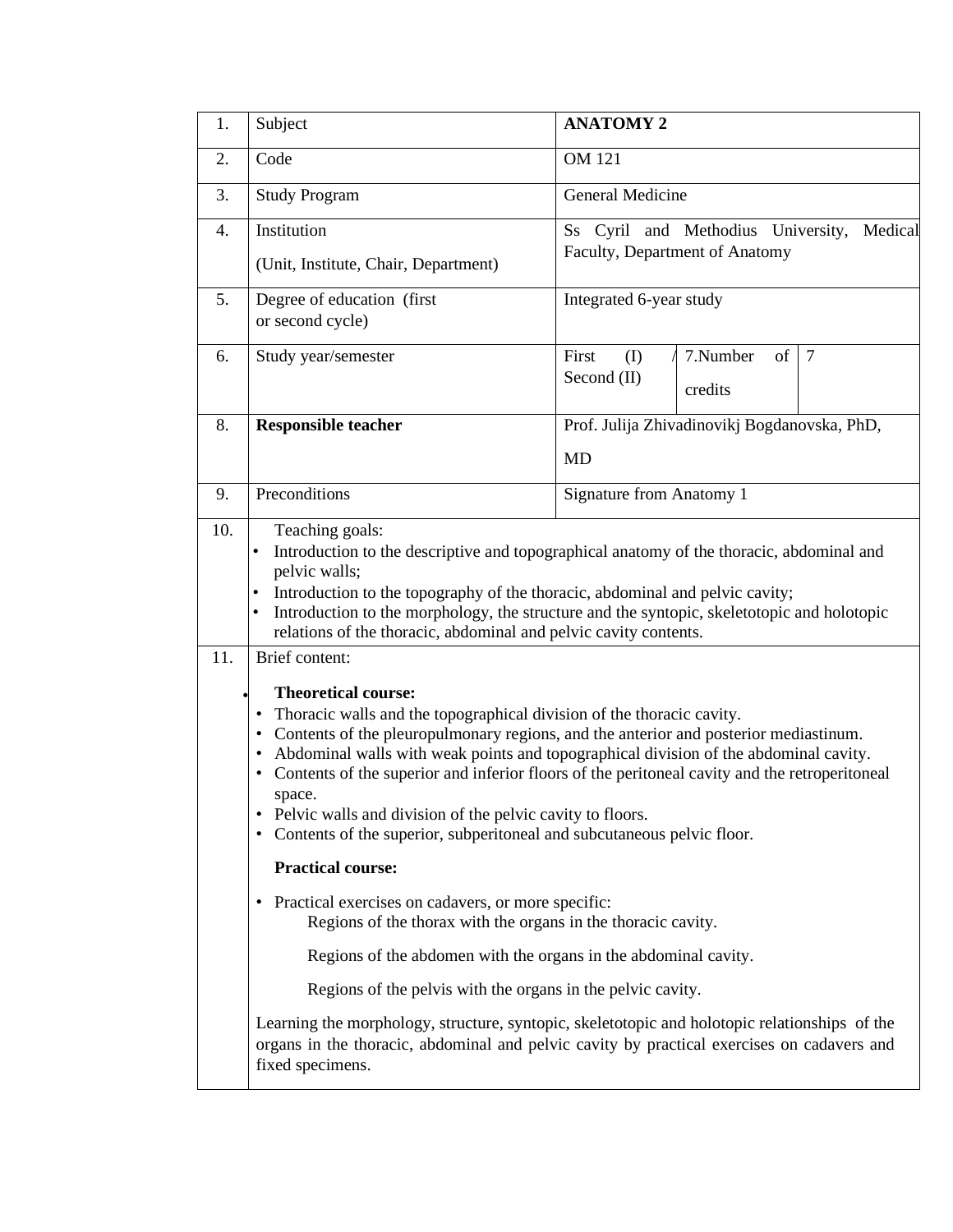| 12. | <b>Methods of studying:</b>                                                                                                                                                                                                        |                                                            |                                                                                                                                                                                                                                                                                                                                                                                                 |                               |                                                                                                          |                        |  |  |  |
|-----|------------------------------------------------------------------------------------------------------------------------------------------------------------------------------------------------------------------------------------|------------------------------------------------------------|-------------------------------------------------------------------------------------------------------------------------------------------------------------------------------------------------------------------------------------------------------------------------------------------------------------------------------------------------------------------------------------------------|-------------------------------|----------------------------------------------------------------------------------------------------------|------------------------|--|--|--|
|     | Interactive teaching during lectures and practical trainings, independent studying by using<br>textbook, practical exercises on the regions of cadavers, practical exercises on individual<br>organs, computer -assisted studying. |                                                            |                                                                                                                                                                                                                                                                                                                                                                                                 |                               |                                                                                                          |                        |  |  |  |
| 13. |                                                                                                                                                                                                                                    | Total available time:                                      |                                                                                                                                                                                                                                                                                                                                                                                                 |                               | 270 classes                                                                                              |                        |  |  |  |
| 14. |                                                                                                                                                                                                                                    | Organization of the course                                 |                                                                                                                                                                                                                                                                                                                                                                                                 |                               | 90 classes - theoretical course, practical<br>course, seminars<br>180 classes - home individual learning |                        |  |  |  |
| 15. | activities                                                                                                                                                                                                                         | Forms of teaching                                          | 15.1.                                                                                                                                                                                                                                                                                                                                                                                           | Theoretical course            | 45 classes                                                                                               |                        |  |  |  |
|     |                                                                                                                                                                                                                                    |                                                            | 15.2.                                                                                                                                                                                                                                                                                                                                                                                           | Practical course,<br>Seminars |                                                                                                          | 45 classes             |  |  |  |
| 16. |                                                                                                                                                                                                                                    | Other forms of activities                                  | 16.1.                                                                                                                                                                                                                                                                                                                                                                                           | Practice                      |                                                                                                          |                        |  |  |  |
|     |                                                                                                                                                                                                                                    |                                                            | 16.2.                                                                                                                                                                                                                                                                                                                                                                                           |                               | Individual tasks                                                                                         |                        |  |  |  |
|     |                                                                                                                                                                                                                                    |                                                            | 16.3.                                                                                                                                                                                                                                                                                                                                                                                           |                               | Individual (home) learning                                                                               | 180 classes            |  |  |  |
| 17. | Method of assessment                                                                                                                                                                                                               |                                                            |                                                                                                                                                                                                                                                                                                                                                                                                 |                               |                                                                                                          |                        |  |  |  |
|     | 17.1<br><b>Tests</b><br>min<br>Continual assessment of knowledge - 2 (oral)                                                                                                                                                        |                                                            |                                                                                                                                                                                                                                                                                                                                                                                                 |                               |                                                                                                          |                        |  |  |  |
|     |                                                                                                                                                                                                                                    |                                                            | 1. Thorax<br>$9 - 15$ points<br>2. Abdomen<br>$9-15$ points                                                                                                                                                                                                                                                                                                                                     |                               |                                                                                                          |                        |  |  |  |
|     | Final exam: final test + practical examination +oral<br>examination                                                                                                                                                                |                                                            |                                                                                                                                                                                                                                                                                                                                                                                                 |                               |                                                                                                          |                        |  |  |  |
|     |                                                                                                                                                                                                                                    |                                                            | 1. Final test: pelvis<br>9-15 points<br>2. Practical examination: region of the thorax,<br>abdomen and pelvis<br>6-10 points<br>3. Oral examination: Integrative knowledge of the whole<br>material learnt in Anatomy 2.<br>18-30 points<br>The grade in the final exam is given according to the<br>grading table, and on the basis of the sum of points obtained in all<br>of the activities. |                               |                                                                                                          |                        |  |  |  |
|     |                                                                                                                                                                                                                                    |                                                            |                                                                                                                                                                                                                                                                                                                                                                                                 |                               |                                                                                                          |                        |  |  |  |
|     |                                                                                                                                                                                                                                    |                                                            |                                                                                                                                                                                                                                                                                                                                                                                                 |                               |                                                                                                          |                        |  |  |  |
|     |                                                                                                                                                                                                                                    |                                                            |                                                                                                                                                                                                                                                                                                                                                                                                 |                               |                                                                                                          |                        |  |  |  |
|     | 17.2                                                                                                                                                                                                                               | Seminar<br>paper/project<br>(oral/written<br>presentation) |                                                                                                                                                                                                                                                                                                                                                                                                 |                               |                                                                                                          | $min - max$<br>$1 - 2$ |  |  |  |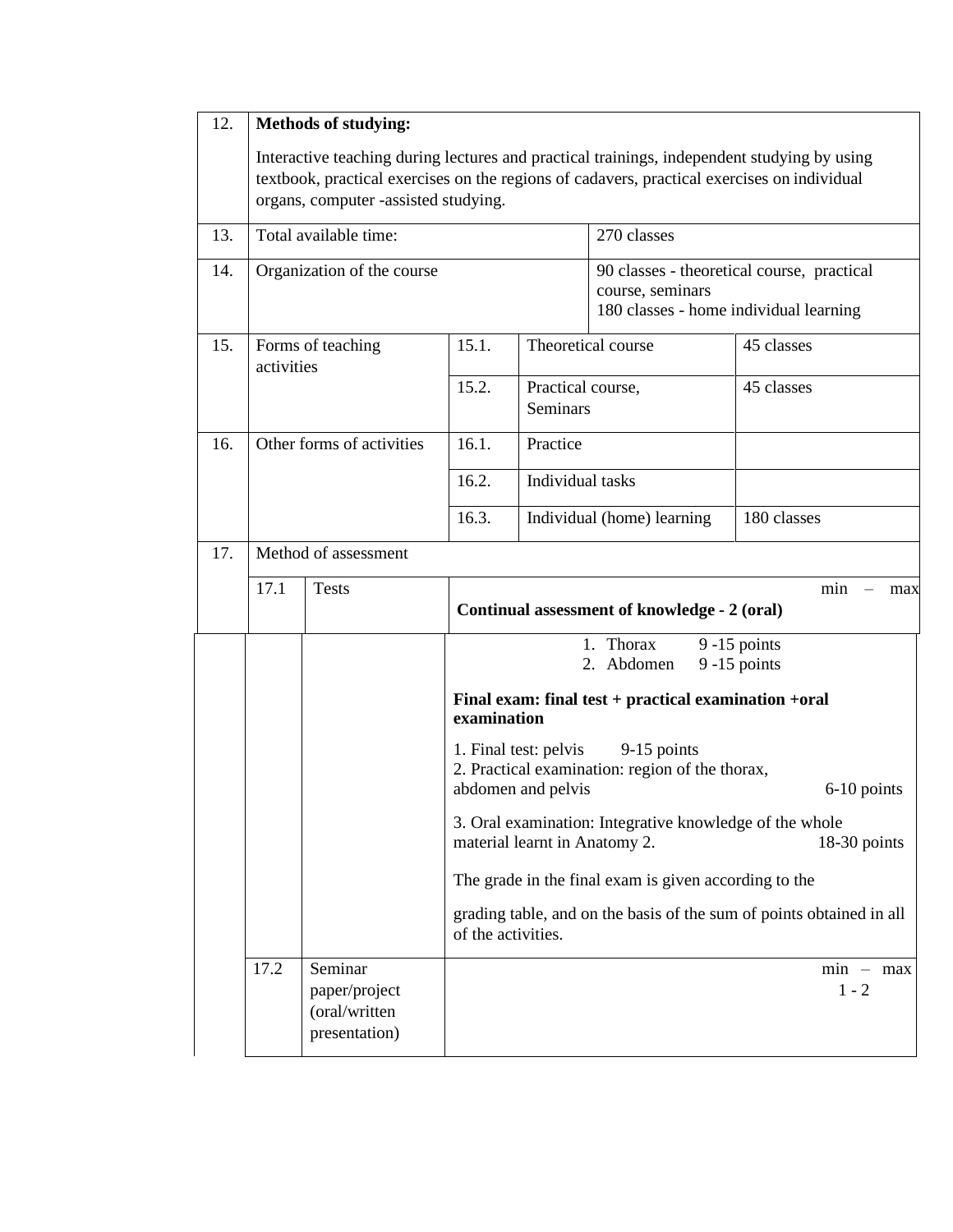|     | 17.3                                                    | Active        |           |                               |                                                                                                                                                                                                                                                                           |                |                   |               | $min - max$ |         |
|-----|---------------------------------------------------------|---------------|-----------|-------------------------------|---------------------------------------------------------------------------------------------------------------------------------------------------------------------------------------------------------------------------------------------------------------------------|----------------|-------------------|---------------|-------------|---------|
|     |                                                         | participation |           |                               | Theoretical course                                                                                                                                                                                                                                                        |                |                   |               | $1 - 2$     |         |
|     |                                                         |               |           |                               | Practical course                                                                                                                                                                                                                                                          |                |                   |               |             | $4 - 6$ |
|     |                                                         |               |           |                               | Completed textbook                                                                                                                                                                                                                                                        |                |                   | mandatory     |             |         |
| 18. | Grading criteria<br>(points / grade)                    |               |           |                               | up to 59 points                                                                                                                                                                                                                                                           |                |                   | $5$ (five) F  |             |         |
|     |                                                         |               |           |                               | from 60 to 68 points                                                                                                                                                                                                                                                      |                |                   | $6$ (six) E   |             |         |
|     |                                                         |               |           |                               | from 69 to 76 points                                                                                                                                                                                                                                                      |                |                   | $7$ (seven) D |             |         |
|     |                                                         |               |           | from 77 to 84 points          |                                                                                                                                                                                                                                                                           |                | 8 (eight) C       |               |             |         |
|     |                                                         |               |           | from 85 to 92 points          |                                                                                                                                                                                                                                                                           |                | $9$ (nine) B      |               |             |         |
|     |                                                         |               |           | from 93 to 100 points         |                                                                                                                                                                                                                                                                           |                | $10$ (ten) A      |               |             |         |
| 19. | taking the final exam                                   |               |           | Requirement for signature and | The student is required to actively follow all of the planned<br>activities.<br>Conditional criteria for assessment of knowledge:<br>In order to get a signature, the student should obtain minimum                                                                       |                |                   |               |             |         |
|     |                                                         |               |           |                               | points in both theoretical and practical courses, and to present a<br>seminar paper;                                                                                                                                                                                      |                |                   |               |             |         |
|     |                                                         |               |           |                               | In order to take the final exam, the student should obtain the<br>minimum points in the two continual assessments; If the<br>student has not obtained the minimum points in the continual<br>assessments, he/she will be obligated to pass them before the<br>final exam. |                |                   |               |             |         |
| 20. | Language of instruction                                 |               |           |                               | Macedonian                                                                                                                                                                                                                                                                |                |                   |               |             |         |
| 21. | Method of monitoring the<br>quality of teaching process |               |           |                               | Attendance of students to classes and interactive participation<br>in theoretical and practical lessons.                                                                                                                                                                  |                |                   |               |             |         |
| 22. | Textbooks                                               |               |           |                               |                                                                                                                                                                                                                                                                           |                |                   |               |             |         |
|     |                                                         |               | Mandatory |                               |                                                                                                                                                                                                                                                                           |                |                   |               |             |         |
|     |                                                         |               | 1.        |                               | Systematic human anatomy -                                                                                                                                                                                                                                                |                | Tosovska Lazarova | Skopje:       | 2016        |         |
|     | part 2.<br>22.1.                                        |               |           |                               | D, Janevska Nakeva                                                                                                                                                                                                                                                        | Medical        |                   |               |             |         |
|     |                                                         |               |           |                               | N,<br>Matveeva N,                                                                                                                                                                                                                                                         | Papazova<br>M, | Faculty           |               |             |         |
|     |                                                         |               |           |                               |                                                                                                                                                                                                                                                                           |                | Zhivadinovikj J.  |               |             |         |
|     |                                                         |               |           | Additional                    |                                                                                                                                                                                                                                                                           |                |                   |               |             |         |
|     | 22.2.                                                   |               | 1.        |                               | Clinically oriented anatomy.                                                                                                                                                                                                                                              |                | Moore KL.         | Skopje:       |             | 2011    |